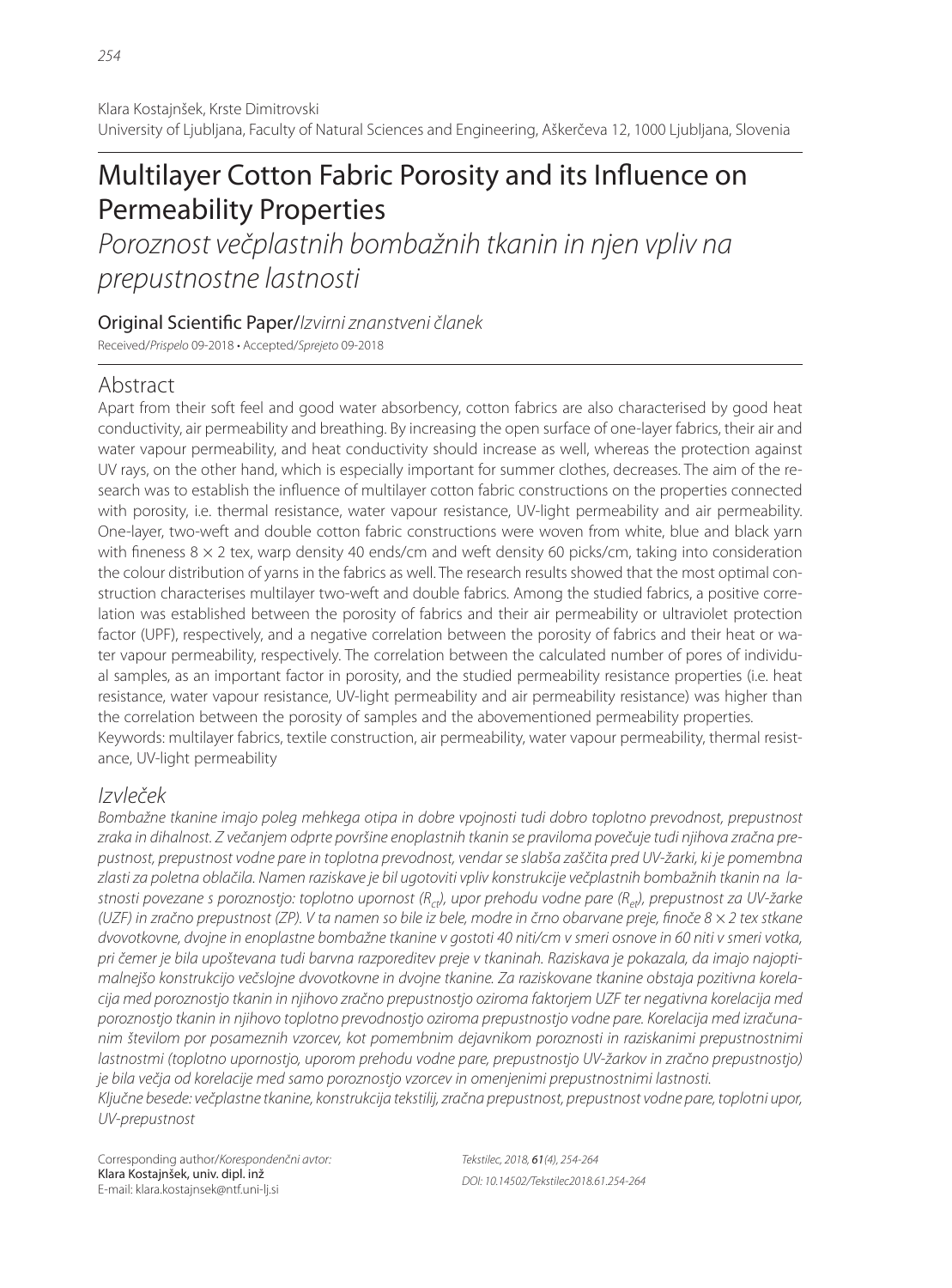#### 1 Introduction

Permeability properties are of utmost importance for certain technical textiles (e.g. used for filtration, drainage), as well as for textiles used in clothing where they contribute to the comfort of the wearer. The comfort of summer clothing depends especially on its ability to dissipate excess heat and water vapour, on the regulation of air permeability and at the same time on the protection against dangerous influence of UV-light.

The permeability of textiles depends on the type of the medium penetrating through them. The permeability properties of clothes need to be adjusted to specific weather conditions, which are changing in daily lives. In the summer, air, heat and water vapour permeability represent desirable properties of clothes, whereas the penetration of UV-light should be as low as possible. In the winter time, more emphasis is put especially on the ability of good thermal insulation of textiles. In the literature, textile permeability to UV-light is most commonly treated separately from other textile permeability characteristics (thermal conductivity, water vapour permeability, air permeability) [1−6].

The aim of the research was to achieve the best permeability properties for summer clothing as possible by constructing two-layer fabrics. We strived for the highest thermal and water vapour resistance possible, and the best air permeability at simultaneous lowest textile permeability to UV-light. The research in this field has so far been conducted mainly on one-layer fabrics, taking into consideration the influence of altering various construction parameters, e.g. fibre composition, yarn fineness and density, and weave [8, 10, 11]. Since these studies have been performed on construction-wise very different samples (i.e. different mass per square unit, thickness and fabric porosity), it is impossible to establish the extent of the influence the textile construction had on the air, heat, water vapour and UV-light permeability. Therefore, we decided for the purpose of this research to make samples from the same yarn with the same density in warp and weft, the only difference being in weave. We produced two layered double-weft fabrics, where we put individual wefts into two levels, and two layered double fabrics, where we put individual warps and wefts into two levels, and one-layer fabrics.

### 2 Experimental

#### 2.1 Materials

For the purpose of this research, we engineered and wove six different structures of cotton fabrics. The samples differed among each other in weave (number of layers), whereas the fineness of yarn in weft and warp ( $8 \times 2$  tex), the settings of coloured yarns in warp and weft, and the density of warp (40) ends/cm) and weft (60 picks/cm) stayed the same. We chose cotton yarn in blue colour for weft, and black and white yarn for warp with the sequence 1 : 1. All samples were woven on a laboratory loom

| Sample         | Weave                                         | Fineness<br>[text] | Warp<br>sequence<br>density: 40<br>$ends/cm$ ] | Weft<br>sequence<br>[density: 60]<br>picks/cm] | Weft<br>colour | Warp<br>colour<br>[black/<br>white] |
|----------------|-----------------------------------------------|--------------------|------------------------------------------------|------------------------------------------------|----------------|-------------------------------------|
| $\mathbf{1}$   | One-layer: satin                              | $8 \times 2$       | 1                                              | 1                                              | blue           | 1:1                                 |
| 2              | Two wefts: 8-end warp and<br>8-end weft satin | $8 \times 2$       | 1                                              | 1:1                                            | blue           | 1:1                                 |
| 3              | Two wefts: 8-end satin and<br>2-stepped twill | $8 \times 2$       | 1                                              | 2:1                                            | blue           | 1:1                                 |
| $\overline{4}$ | Double: 8-end satin                           | $8 \times 2$       | 1:1                                            | 1:1                                            | blue           | 1:1                                 |
| 5              | Double: 8-end satin and<br>2-stepped twill    | $8 \times 2$       | 1:1                                            | 2:1                                            | blue           | 1:1                                 |
| 6              | Double: 8-end satin and<br>2-stepped twill    | $8 \times 2$       | 2:1                                            | 2:1                                            | blue           | 1:1                                 |

*Table 1: Construction characteristics of samples and their labels*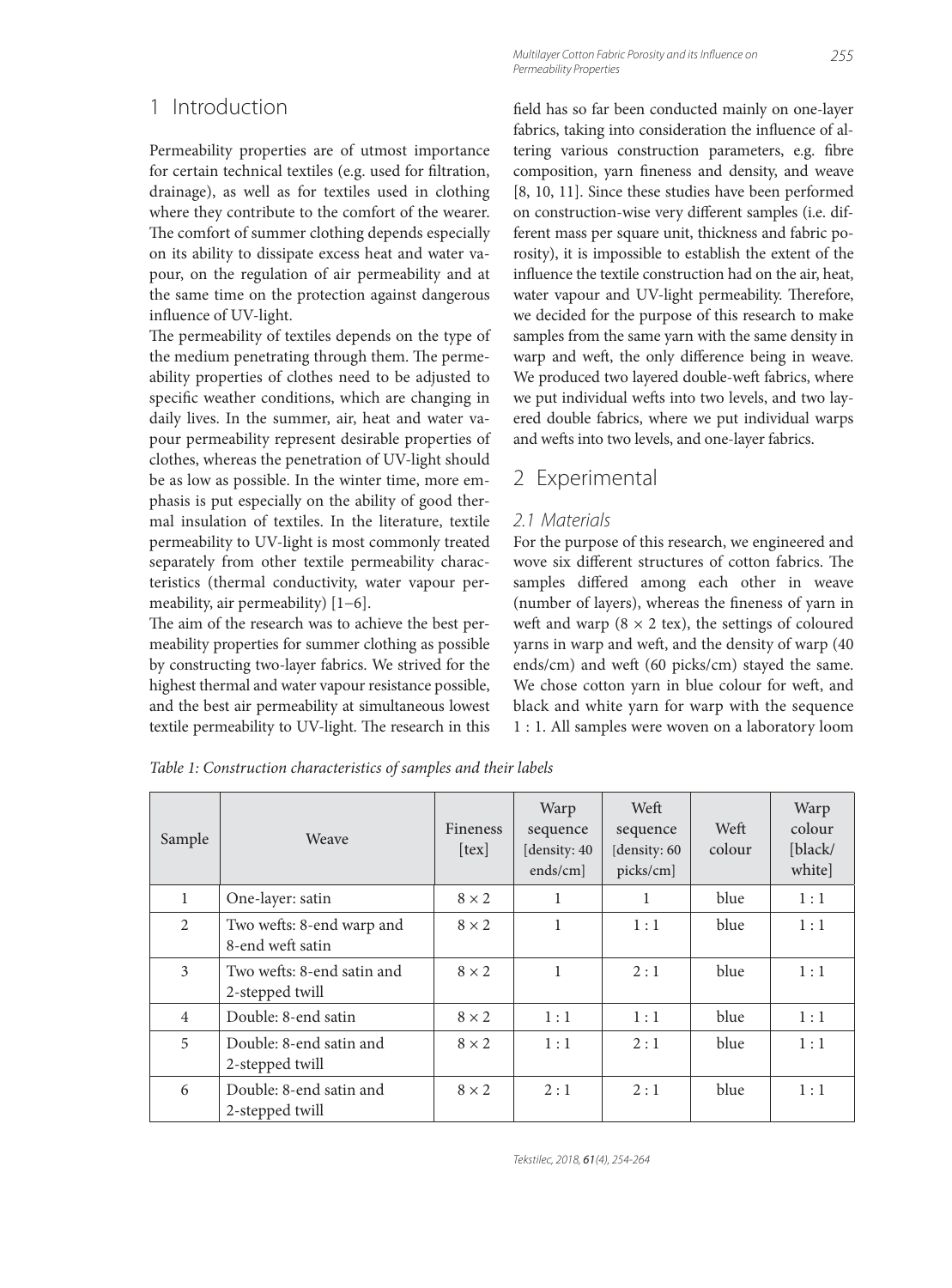Minifaber with a TIS jacquard mechanism. Table 1 includes sample labels and their basic construction



SAMPLE 6- front side

parameters, and Figure 1 the technical schemes of samples.



*Figure 1: Demonstration of sample technical schemes from front and back sides (schemes were made in Arah-Weave program) [5, 12, 13]*

Tekstilec, 2018, 61(4), 254-264

SAMPLE 6- back side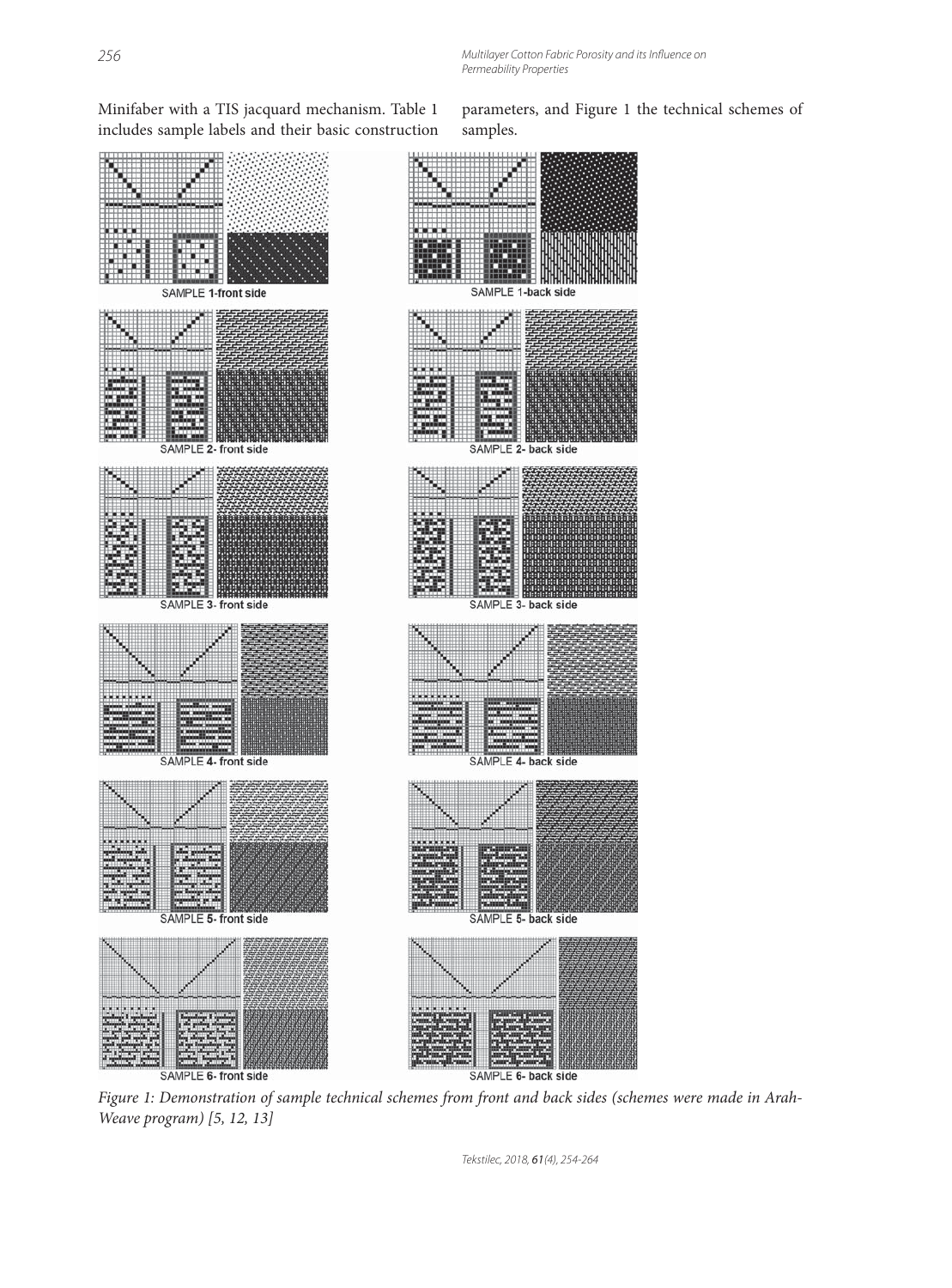#### 2.2 Methods

In the research, we studied the following sample characteristics on both front and back sides:

- air permeability (*AP*) or air permeability resistance (1/*AP*), respectively, as the reciprocal value to air permeability through the fabric under certain conditions  $(m^2 s/l)$ ;
- thermal resistance,  $R_{ct}$  (equation 1):

$$
R_{ct} = (\overline{T}_k - T_z) \times \frac{A}{\phi_c}
$$
 (1),

where $R_{ct}$  reprsents (total) thermal resistance of the clothing or garment system (m<sup>2</sup>K/W),  $\phi_c$  is dry heat flow (W),  $\overline{T}_k$  is medium skin temperature (K),  $T<sub>z</sub>$  is air temperature of surrounding environment (K) and *A* for the garment surface where the heat passes through  $(m<sup>2</sup>)$  [7];

water vapour resistance,  $R_{e}$ , is calculated with equation 2:

$$
R_{et} = (\overline{p}_k - p_z) \times \frac{A}{\phi_e}
$$
 (2),

where  $R_{\text{et}}$  is (total) water vapour resistance of the garment (m<sup>2</sup>Pa/W),  $\phi_e$  for evaporative heat flow garinent (in-ra/w),  $\varphi_e$  for evaporative fieat how<br>(W),  $\bar{p}_k$  for medium partial water vapour pressure at skin temperature (Pa),  $p_z$  for water vapour pressure at air temperature (Pa) and *A* for the surface where the evaporative heat flow passes through  $(m<sup>2</sup>)$  [7, 8];

– ultraviolet protection factor (*UPF*) (equation 3) indicates the effectiveness of a fabric at protecting human skin from ultraviolet radiation through the fabric:

$$
UPF = \frac{\sum_{290 \text{ nm}}^{400 \text{ nm}} E(\lambda) \times \varepsilon(\lambda) \times \Delta\lambda}{\sum_{290 \text{ nm}}^{400 \text{ nm}} E(\lambda) \times \varepsilon(\lambda) \times T(\lambda) \times \Delta\lambda}
$$
(3),

where  $E(\lambda)$  represents solar spectral radiation (Wm<sup>-2</sup>nm<sup>-1</sup>),  $\varepsilon(\lambda)$  is relative erythema effectiveness,  $T(\lambda)$  is spectral transmittance of a sample at wavelength  $\lambda$  (%) and  $\Delta\lambda$  a wavelength interval  $(nm)$  [9].

We measured the thickness and mass per square unit of the woven samples, and calculated the following two parameters:

– physical density  $(\rho_{\text{fabric}})$  with equation 4:

$$
\rho_{\text{fabric}} = \frac{M}{D \times 1000} \tag{4}
$$

where  $\rho_{\text{fabric}}$  is physical density of a fabric (g/cm<sup>3</sup>), *M* is mass per square unit (g/m2) and *D* is thickness (mm) [10];

– fabric porosity (*P*) with equation 5:

$$
P = \left(1 - \frac{\rho_{\text{fabric}}}{\rho_{\text{material}}}\right) \times 100\tag{5}
$$

where *ρ*<sub>fabric</sub> is physical density of a fabric (g/ cm<sup>3</sup>),  $ρ_{\text{material}}$  is fibre density (g/cm<sup>3</sup>), and *P* is porosity (%). The value of 1.52 g/cm<sup>3</sup> was taken for the density of cotton fibres.

Apart from porosity, we also investigated the connection among individual porosity parameters (number, size and pore distribution in samples) and various types of resistance. The interdependence was studied between the number of pores or the number of estimated pore channels in the fabric, respectively, and the measured resistance. The number of macropores in a one-layer fabric and in double weft and double fabrics with the sequence  $1:1$  (weft and warp sequence) was calculated from the known densities of warp and weft. More effort was required at the calculation of the number of pores in double weft and double fabrics with the 2 : 1 sequences. Since a denser fabric generally represents a greater resistance to the transfer of media through it than a more loosely woven fabric, we conducted the calculation of the pore number of multilayer fabrics on their denser sides.

The number of pores was calculated from the product of the density of warp and weft threads of the fabric denser side, namely for the one-layer sample 1 with equation 6:

$$
n = d_o \times d_v \tag{6}
$$

where *n* is number of pores,  $d_0$  is density of warp threads (ends/cm) and  $d_v$  is density of weft threads (pics/cm).

The number of pores for sample 2 was calculated with equation 7, for sample 3 with equation 8, for sample 4 with equation 9, for sample 5 with equation 10 and for sample 6 with equation 11:

$$
n_{\text{sample no. 2}} = \frac{d_o \times d_v}{2} \tag{7}
$$

$$
n_{\text{sample no. 3}} = 2d_o \times \frac{d_v}{3} \tag{8},
$$

$$
n_{\text{sample no. 4}} = \frac{d_o}{2} \times \frac{d_v}{2} \tag{9}
$$

$$
n_{\text{sample no. 5}} = \frac{d_o}{2} \times \frac{2d_v}{3} \tag{10}
$$

$$
n_{\text{sample no. 6}} = \frac{2d_o}{3} \times \frac{2d_v}{3} \tag{11}
$$

where *n* represents number of pores<sub>(sample)</sub>,  $d_o$  is density of warp threads (ends/cm) and  $d_v$  is density of weft threads (picks/cm).

Tekstilec, 2018, 61(4), 254-264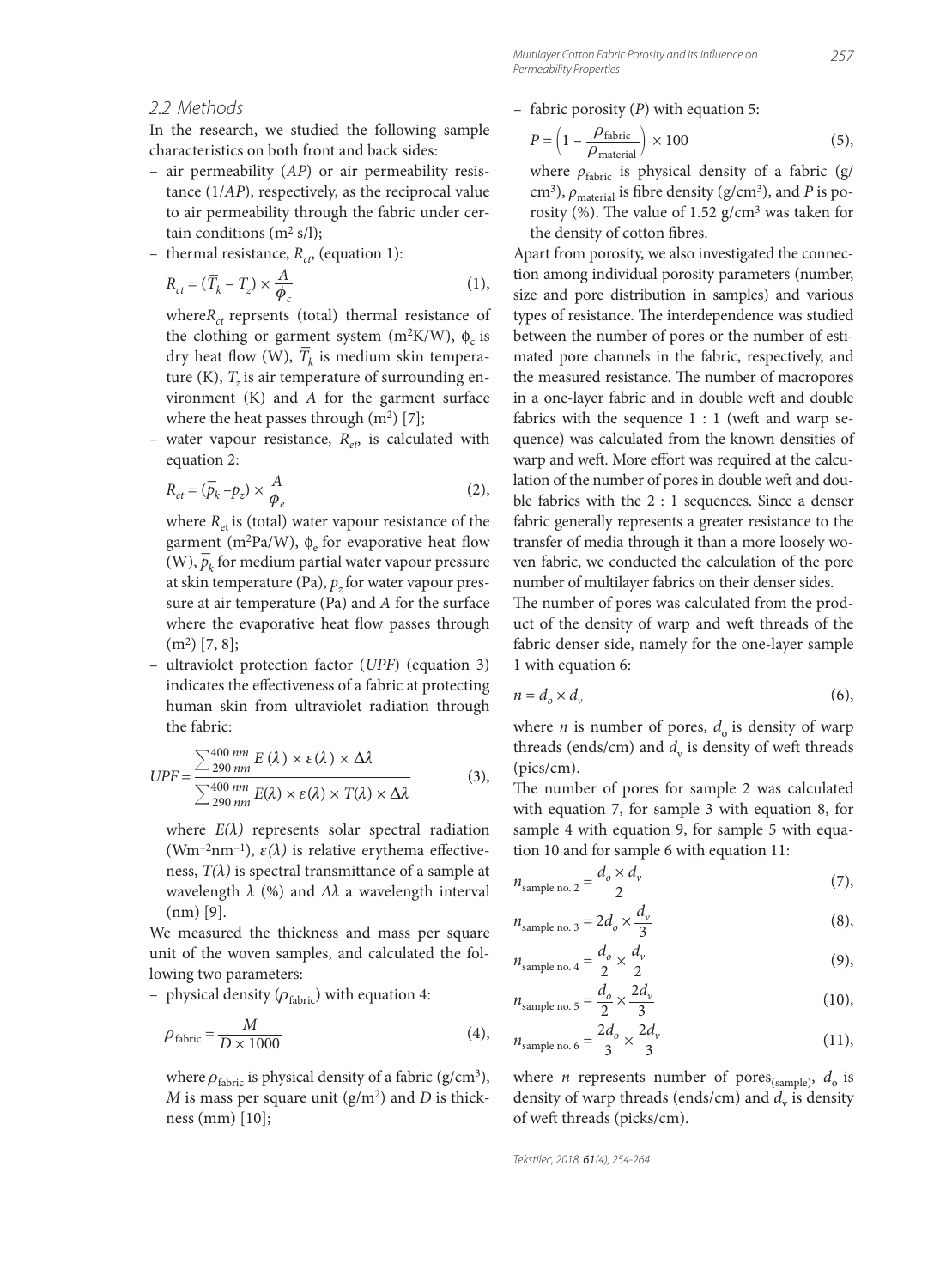For sample 3, we additionally calculated the number of pores also with equation 6, which applies to onelayer fabrics.

The permeability properties of samples were measured in line with the ISO 9237:1995 (E) standard on an air permeability tester FX 3300 (Textest, Switzerland). Air permeability was measured on five different places on samples, on front and back side, at the pressure of 100 Pa.

Heat and water vapour resistance were measured on a Permetest instrument (Sensora Instruments and Consulting, Czech). To perform the measurements, we followed the manufacturer's instructions [4], which are in accordance with the standard ISO 11092.

The penetration of UV-light was measured in accordance with the standard SIST EN 13758-1:2002 on the apparatus Lambda 800, UV/VIS Spectrophotometer, PELA-1000 (PerkinElmer Inc, USA). The measurements were performed "in vitro", which enabled the measuring of permeability (T) and reflection  $(R)$ , and the calculation of absorption (A) of ultraviolet radiation of samples. The values of UPF were calculated with equation 3.

The results were statistically processed with the method of linear correlation where we evaluated on the basis of correlation coefficients the interdependence between the construction (porosity, number of pores 1 and number of pores 2) and physical properties of samples (i.e. air permeability resistance, water vapour resistance, thermal resistance and UPF).

### 3 Results

The woven fabric samples were of approximately the same mass per square unit; however, they differed in thickness, physical density, porosity and the number of pores (Table 2). The number of

*Table 2: Results of measuring construction parameters and physical characteristics of samples*

| Sample         | Warp<br>density<br>[ends/cm] | Weft<br>density<br>[picks/cm] | Mass<br>$[g/m^2]$ | Thickness<br>[µm] | Density<br>$[g/cm^3]$ | <b>Porosity</b><br>$[\%]$ | Number<br>of<br>pores 1 | Number<br>of<br>pores 2 |
|----------------|------------------------------|-------------------------------|-------------------|-------------------|-----------------------|---------------------------|-------------------------|-------------------------|
|                | 42.1                         | 58.2                          | 165.2             | 927               | 0.178                 | 88.6                      | 2450                    | 2450                    |
| $\mathfrak{D}$ | 42.2                         | 58.9                          | 168.2             | 1022.5            | 0.165                 | 89.4                      | 1243                    | 1243                    |
| 3              | 42.1                         | 58.5                          | 172.9             | 932.5             | 0.186                 | 88.1                      | 1642 <sup>a</sup>       | $2463^{\rm b}$          |
| $\overline{4}$ | 41.4                         | 59.6                          | 165.5             | 1025              | 0.162                 | 89.6                      | 617                     | 617                     |
| 5              | 42.4                         | 58.0                          | 166.4             | 1034.5            | 0.162                 | 89.6                      | 820                     | 820                     |
| 6              | 42                           | 60.0                          | 167.9             | 1005.5            | 0.168                 | 89.2                      | 1120                    | 1120                    |

<sup>a</sup> Number of pores calculated with equation 8, <sup>b</sup> Number of pores calculated with equation 6

*Table 3: Results of measuring thermal resistance*  $(R_{ct})$ , water vapour resistance  $(R_{ct})$ , UPF and air permeability *resistance (1/AP) on front (F) and back (B) side of samples*

| Sample | $R_{\text{ct}} - F$<br>[m <sup>2</sup> K/W] | $R_{\rm ct}$ – B<br>[m <sup>2</sup> K/W] | $R_{\text{et}} - F$<br>$[m^2Pa/W]$ | $R_{\text{et}} - B$<br>$[m^2Pa/W]$ | $UPF - F$ | $UPF - B$ | $1/AP - F$<br>$[m^2s/l]$ | $1/AP - B$<br>$[m^2s/l]$ |
|--------|---------------------------------------------|------------------------------------------|------------------------------------|------------------------------------|-----------|-----------|--------------------------|--------------------------|
|        | 0.02748                                     | 0.02773                                  | 1.42428                            | 1.29535                            | 205.51    | 158.32    | 0.00411                  | 0.00426                  |
| 2      | 0.03894                                     | 0.03259                                  | 1.69948                            | 1.73933                            | 63.01     | 66.92     | 0.00122                  | 0.00121                  |
| 3      | 0.03187                                     | 0.03074                                  | 1.51976                            | 1.5928                             | 92.4      | 86.17     | 0.00462                  | 0.00483                  |
| 4      | 0.04645                                     | 0.04268                                  | 2.06637                            | 2.14774                            | 97.74     | 102.37    | 0.00094                  | 0.0009                   |
| 5      | 0.03874                                     | 0.03949                                  | 1.54776                            | 1.49723                            | 81.36     | 74.03     | 0.00107                  | 0.00109                  |
| 6      | 0.04299                                     | 0.04484                                  | 1.78966                            | 2.07643                            | 101.04    | 88.54     | 0.00163                  | 0.00187                  |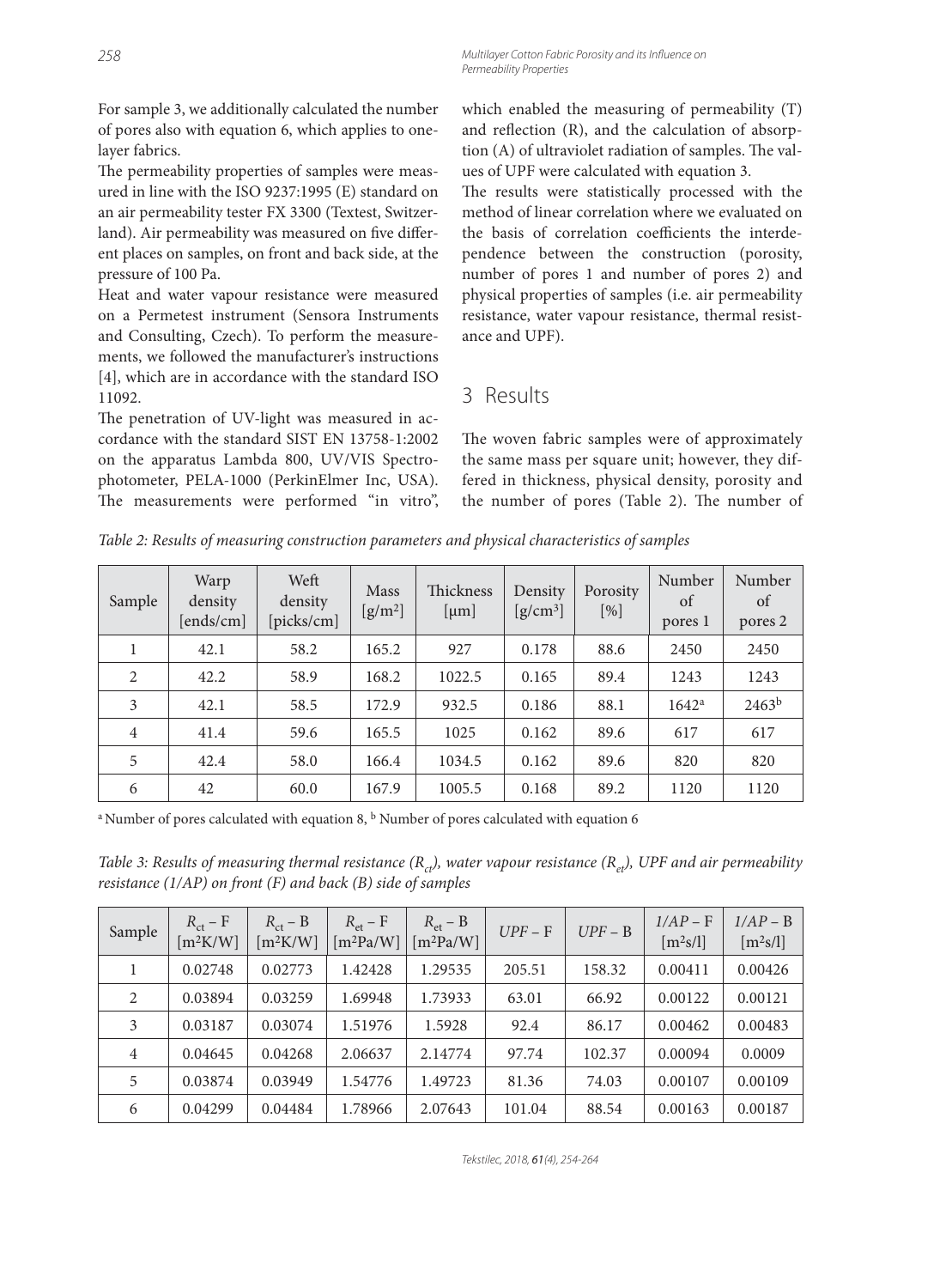| Charac-<br>teristic     | $\mathbf{r}$<br>$\perp$<br>$R_{\rm ct}$ | $\mathbf{B}$<br>$\perp$<br>$R_{\rm ct}$ | щ<br>$\Box$<br>$R_{\rm et}$ | $\mathbf{\underline{m}}$<br>$R_{\rm et}$ | $\mathbf{r}$<br>UPF | $\mathbf{D}$<br>UPF | $\frac{1}{2}$<br>1/AP | $\mathbf{B}$<br>1/AP | Porosity | $\overline{ }$<br>Number<br>of pores | $\mathbf{C}$<br>Number<br>of pores? |
|-------------------------|-----------------------------------------|-----------------------------------------|-----------------------------|------------------------------------------|---------------------|---------------------|-----------------------|----------------------|----------|--------------------------------------|-------------------------------------|
| $R_{ct} - F$            |                                         | 0.90                                    | $\overline{\phantom{0}}$    | -                                        | -                   |                     | -                     |                      | 0.78     | $-0.92$                              | $-0.92$                             |
| $\rm R_{ct}$ – $\rm B$  | 0.90                                    | $\qquad \qquad -$                       | -                           |                                          |                     | -                   | -                     |                      | 0.68     | $-0.83$                              | $-0.84$                             |
| $\rm R_{et}$ – $\rm F$  | $\overline{\phantom{0}}$                | $\qquad \qquad -$                       | $\overline{\phantom{0}}$    | 0.94                                     |                     |                     |                       |                      | 0.59     | $-0.74$                              | $-0.74$                             |
| $R_{et} - B$            |                                         | $\overline{\phantom{0}}$                | 0.94                        | -                                        |                     |                     |                       |                      | 0.47     | $-0.71$                              | $-0.66$                             |
| $UPF - F$               |                                         |                                         | $\overline{\phantom{0}}$    | -                                        |                     | 0.98                |                       |                      | $-0.43$  | 0.79                                 | 0.58                                |
| $UPF - B$               |                                         |                                         |                             |                                          | 0.98                |                     |                       |                      | $-0.39$  | 0.71                                 | 0.52                                |
| $1/AP - F$              |                                         |                                         | -                           |                                          |                     |                     |                       | 0.99                 | $-0.98$  | 0.84                                 | 0.98                                |
| $1/AP - B$              | $\overline{\phantom{0}}$                |                                         |                             |                                          |                     |                     | 0.99                  |                      | $-0.98$  | 0.84                                 | 0.97                                |
| Porosity                | 0.78                                    | 0.68                                    | 0.59                        | 0.47                                     | $-0.43$             | $-0.39$             | $-0.98$               | $-0.98$              |          |                                      |                                     |
| Number<br>of<br>pores 1 | $-0.92$                                 | $-0.83$                                 | $-0.74$                     | $-0.71$                                  | 0.79                | 0.71                | 0.84                  | 0.84                 |          |                                      |                                     |
| Number<br>of<br>pores 2 | $-0.92$                                 | $-0.84$                                 | $-0.74$                     | $-0.66$                                  | 0.58                | 0.52                | 0.98                  | 0.97                 |          |                                      |                                     |

*Table 4: Calculated correlation coefficients between front and back sides of individual resistance values, and correlation coefficients between porosity, number of pores 1 and 2, and individual resistance values on front and back sides of samples*

pores refers to the number of pore channels among the intertwined warps and wefts. As mentioned before, the number of pores for two-layer fabrics was calculated according to the number of pores of the denser layer (Table 2, number of pores 1). In line with the fact that sample 3 was treated as a one-layer sample, we calculated the number of pores using equation 6. For the purpose of statistical correlation, we formed another group of measurements and labelled it as number of pores 2 (Table 2), where we used the assumption that sample 3 is one layered, since weft density was insufficient to put all wefts in the position of the second layer weft. We decided not to increase the density as we wanted to preserve total production comparability (costs and time) among samples.

The results of measuring individual resistance and UPF values of samples, measured on the front and back sides, are listed in Table 3.

Table 4 contains the correlation coefficients of linear correlation among individual measured sample characteristics.

#### 4 Discussion

#### 4.1 Analysis of construction parameters

The samples included in the study differed in structure and weave. Sample 1 was a one-layer fabric with maximum density in weft. Samples 2 and 3 were double weft fabrics with the sequences 1 : 1 and 2 : 1. Consequently, we expected samples 2 and 3 to have greater thickness and lower physical density. The anticipated values were achieved by sample 2, but not sample 3, which was even thinner and had higher density than sample 1. The sequence 2 : 1 was chosen due to a higher cover factor of the fabric. As it can be seen in Table 1, the measured thickness of sample 2 was only by about 10% higher than of samples 1 and 3 (according to our expectations, it should be at least twice as thick since the wefts were positioned one above another).

One reason for the latter is that the wefts in sample 1 got due to extremely high density deformed perpendicularly (normal) to the fabric plain. In the cases of lower density of wefts, the deformation of warp and weft yarns usually takes place in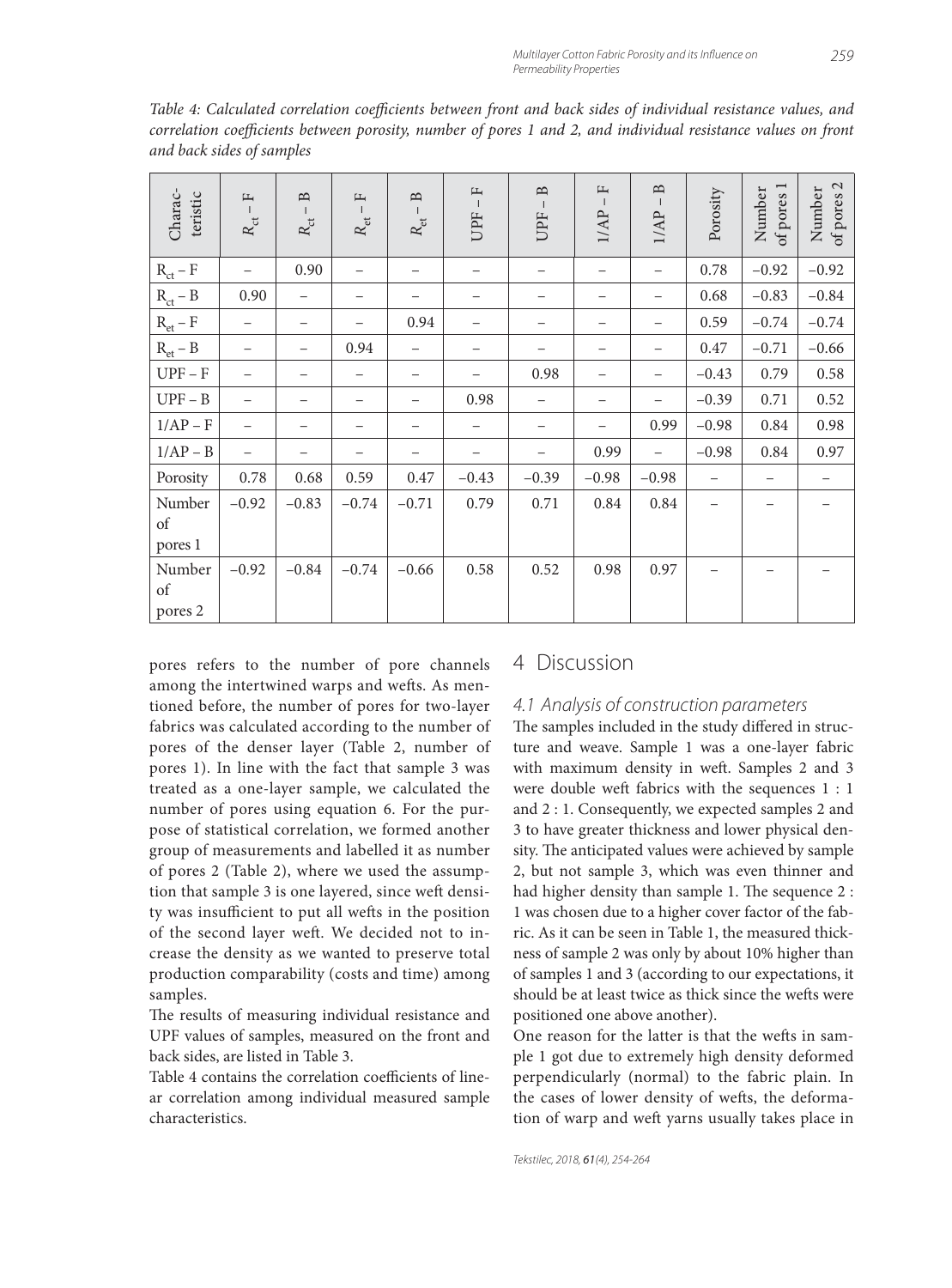the fabric plane direction, consequently decreasing fabric thickness.

Another reason for the resulting difference arises from the weaving process, where we pull the fabric after each pick. Usually, the fabric is pulled for the length of each pick after every second weft, setting half the density. The wefts are this way not positioned as defined in theory, i.e. one above another, but they take the position which is partly characteristic of one-layer fabrics, especially if the chosen weft density does not suffice. A similar situation was also at sample 4, where both weft and warp systems in the sequence 1 : 1 should theoretically be one above another [5]. Furthermore, samples 5 and 6 had only by about 10% higher thickness, which explains that the structure of all samples was similar enough and that the difference in the values of physical density was minimal.

#### 4.2 Analysis of colour differences

The colour of samples plays an important role in establishing the level of UV-light protection; thus, the positioning of colour combinations of yarn in the fabric construction is of the essence. Samples included in the research also differed among each other in the position of coloured yarns. The biggest difference between the front and the back was shown at sample 1. Whereas on the front, cotton weft yarns in blue colour prevailed, the back had black and white warp yarns. Sample 2 was the only double-sided sample with weft yarns in blue dominating on both the front and back, while warp yarns remained mainly in the middle. Sample 3 had in comparison with the back side a denser front side with two weft yarns in blue, whereas only one weft was on the back side. Sample 4 had a combination of blue weft and white warp on the front, and of blue weft and black warp on the back side. The front of samples 5 and 6 was denser than the back, with weft yarns prevailing on both sides.

#### 4.3 Analysis of thermal resistance  $(R_{ct})$ , water vapour resistance  $(R_{el})$ , UPF values and air permeability resistance (1/AP)

The results of measuring thermal resistance  $(R<sub>ct</sub>)$ , water vapour resistance  $(R_{et})$ , UPF values and air permeability resistance (*1/AP*) of cotton fabrics included in the research are demonstrated in Figure 2, which shows the difference between the one-layer and multilayer samples. Samples 1 and 3 acted similarly



*Figure 2: Demonstration of a) thermal resistance, b) water vapour resistance, c) UV-light resistance and d) air permeability resistance*

Tekstilec, 2018, 61(4), 254-264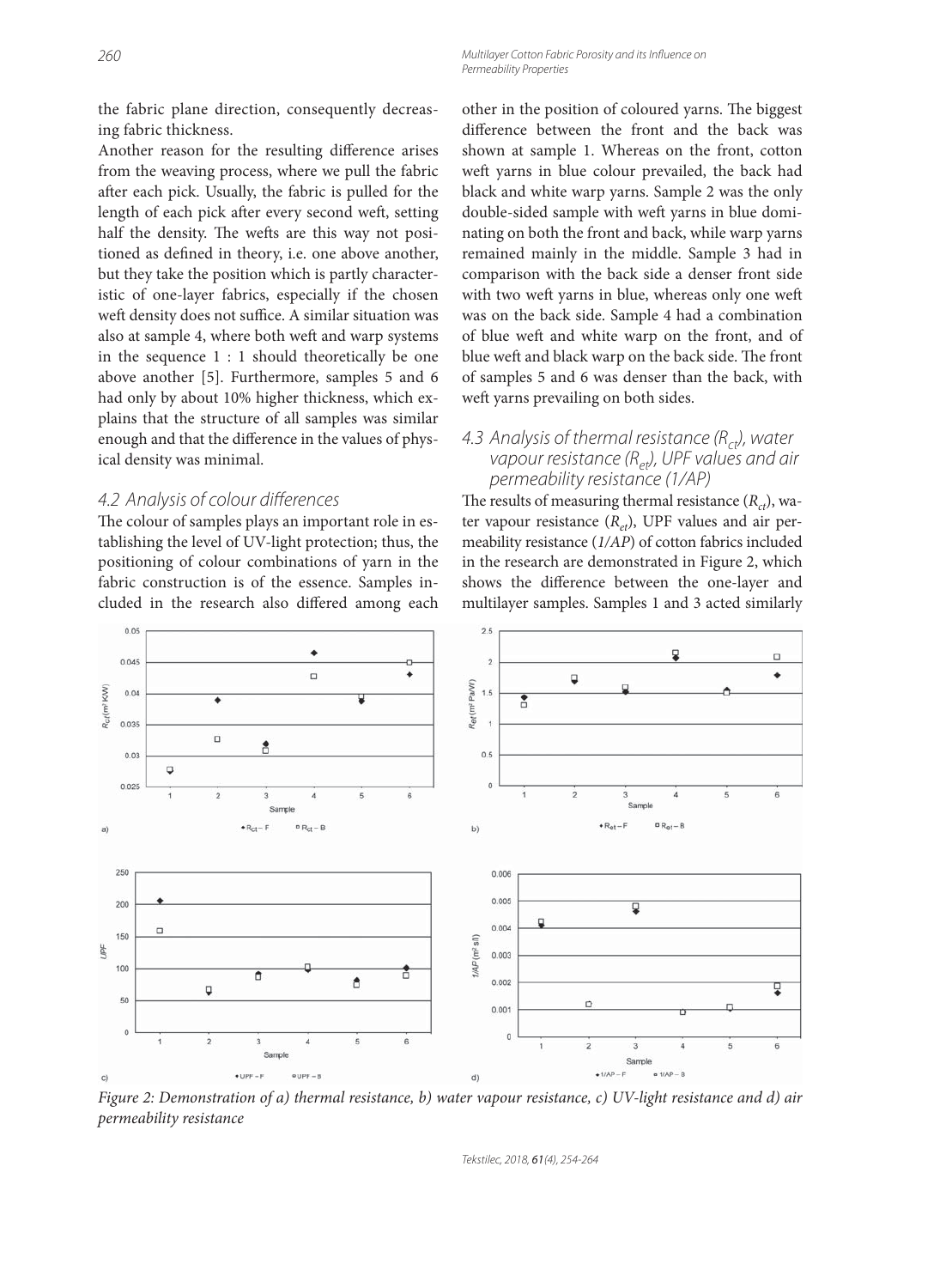regarding air permeability resistance, but differently at the results of measuring UPF, where the dominant role was taken over by the colours on the front and back sides of the fabric, and the direction of yarn deformation at sample 1. The differences were very obvious at the results of air permeability and thermal resistance. The air permeability resistance of samples 1 and 3 was in comparison with the rest of multilayer samples by about 4 times larger. The differences among all samples in the case of thermal resistance were approximately double if comparing one- and multilayer fabrics. The greatest differences between the front and back side were shown when measuring thermal and water vapour resistance. This leads to the conclusion that the structure of samples, especially when one side is denser than the other, strongly influences the abovementioned characteristics. There were no differences between the front and back side of samples regarding air permeability resistance. Concerning the UPF values, differences occurred only at samples 1 and 6, where the influence of yarn colour was shown.

4.4 Influence of porosity on thermal resistance  $(R<sub>ct</sub>)$ , water vapour resistance  $(R<sub>et</sub>)$ , UPF values and air permeability resistance (1/AP)

The correlation coefficients of thermal resistance  $(R<sub>ct</sub>)$ , water vapour resistance  $(R<sub>et</sub>)$ , UPF values and air permeability resistance (*1/AP*), and porosity point to a high level of correlation between the front and back side of samples (Table 4). The correlation coefficient was larger than 0.9 in all cases. The biggest correlation (i.e. 0.99) was shown between the front and back side at air permeability resistance, then at UV-light resistance, followed by water vapour resistance and thermal resistance. This clearly points to the fact that positioning yarn into various layers in the construction (i.e. multilayer fabrics) does not affect air permeability resistance, meaning that the air permeability resistance stays approximately the same regardless of the differences in the density of individual layers in multilayer fabrics.

The most important role at achieving good UPF is played by the fabric structure. The correlation coefficient between the UPF values on the front and back sides of individual samples was high at all samples, despite the fact that the absolute values varied (especially at sample 1, where the colour differences were the greatest).

The differences were already more noticeable at water vapour resistance and even more at thermal resistance. This can be explained by the difference in sample structures and in the density of individual layers, respectively. If during the measurements, water vapour and heat penetrate first through a less dense layer of the fabric, the resistances are going to be bigger due to the trapped insulating air between the body and the denser fabric layer, and vice versa. Table 4 offers the calculated correlation between sample porosity and measured resistances. The highest negative correlation existed between porosity and air permeability resistance, i.e. about –0.98. The correlation coefficient between thermal resistance and porosity was 0.78 on the front and 0.68 on the back side, while it was between water vapour resistance and porosity 0.59 on the front side and 0.47 on the back side. The differences between the correlation coefficients of porosity on the front and back side confirm the explanations in the previous paragraph about the influence the fabric construction has on individual resistances. The lowest correlation values were obtained at the measurements between porosity and UPF on the front and back sample sides. Porosity itself does not influence UPF dominantly, but the fact whether a fabric structure is open or closed (transparency) does influence UPF in connection with the chosen yarn colour.

The fact is that porosity varied among samples only by about 2%, whereas permeability or permeability resistance varied by a lot more. This confirms the theory that porosity on its own, despite easily determined, in many cases does not suffice to determine UV-light permeability of a fabric. The latter has also been confirmed by the research of other authors [11], where in a fabric structure which is closed enough yarn colour takes the leading role in the permeability of UV-light.

The last two rows in Table 4 show the influence of the number of pores on the denser side of samples on the measured permeability resistance properties. In almost all cases, at the number of pores 1 and 2 from Table 2, a greater correlation was shown between the number of pores and the measured permeability resistance properties than between porosity and measured resistances.

Between the number of pores 1 and UPF, a higher coefficient of linear correlation was calculated compared to the number of pores 2 and UPF (Table 4). The coefficient of linear correlation between air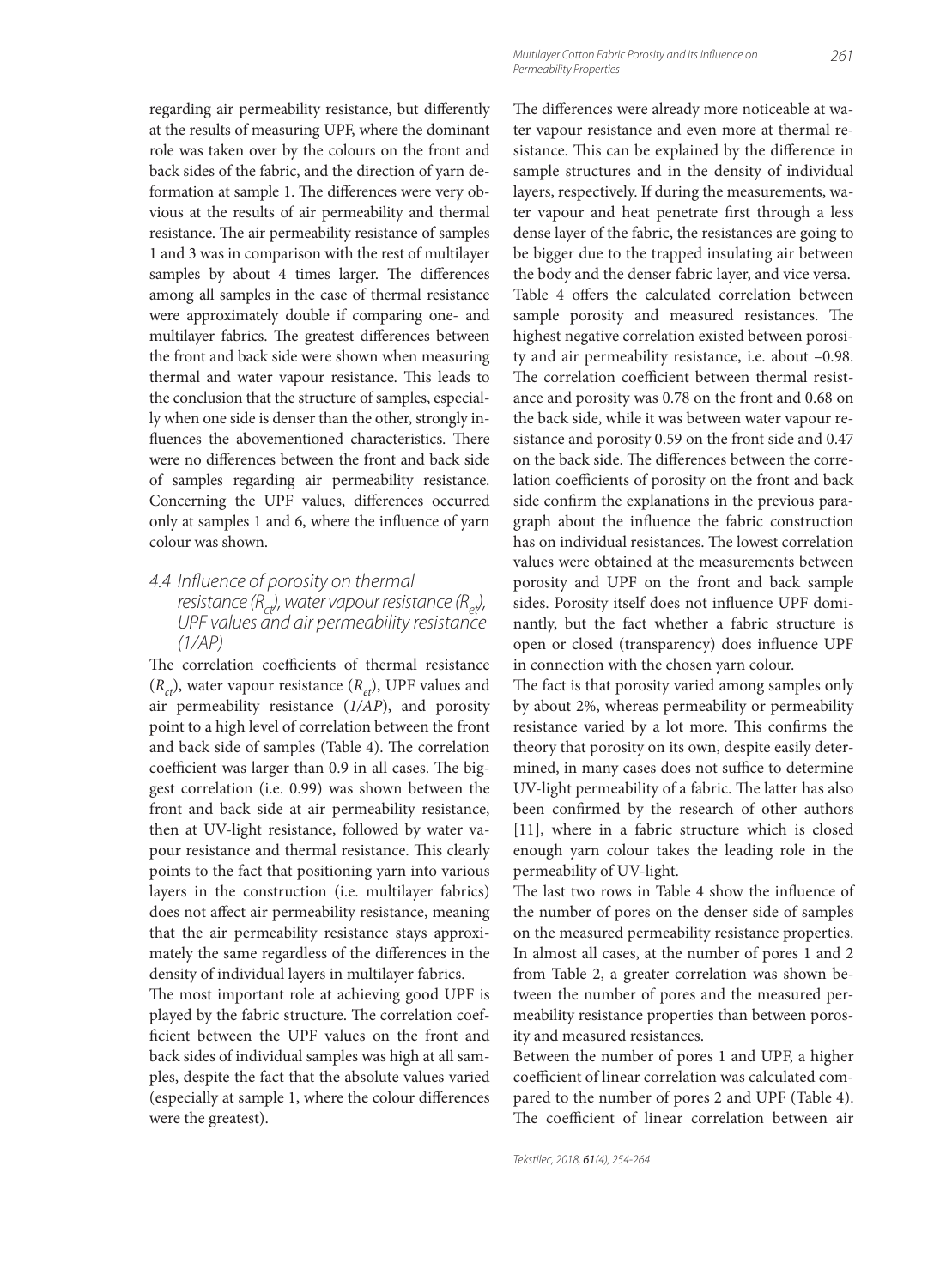262 Multilayer Cotton Fabric Porosity and its Influence on Permeability Properties



*Figure 3: Dependence of thermal resistance (a), water vapour resistance (b), UV-light resistance (c) and air permeability resistance (d) from number of pores 1 on front and back sample sides and corresponding regression equations*

permeability resistance and the number of pores 1 or number of pores 2, respectively, amounted to 0.84 or 0.97/0.98, respectively (Table 4). This means that the denser side of the fabric is of greater importance for UPF, while the thinner side is more important for air permeability resistance

The results show that there were no substantial differences between the front and back side of samples at air permeability resistance, not even in the colour of used yarns. This clearly points to the air permeability being dependant only on the porosity of samples and the structure of pores.

The correlation between the calculated porosity (calculated from the mass per square unit and thickness) and air permeability resistance was high. In both cases (porosity vs air permeability resistance on the front and back side), it amounted to more than 0.98 and the correlation of air permeability resistance between the front and back side to 0.99.

The results showed that air permeability resistance changed with the fabric structure (about 4 times among samples 1, 3 and 4). Putting yarns into two levels within the same warp or weft increased air permeability and decreased the physical density of samples. Using the sequence 2 : 1 in weft diminished the air permeability in two-level/layer samples.

Samples differed minimally among each other (by up to 2%) regarding porosity, while the differences were more noticeable in the air permeability resistance (Table 3). Again, this demonstrates that the air permeability resistance primarily depends on the number and diameter of air channels in samples.

Tekstilec, 2018, 61(4), 254-264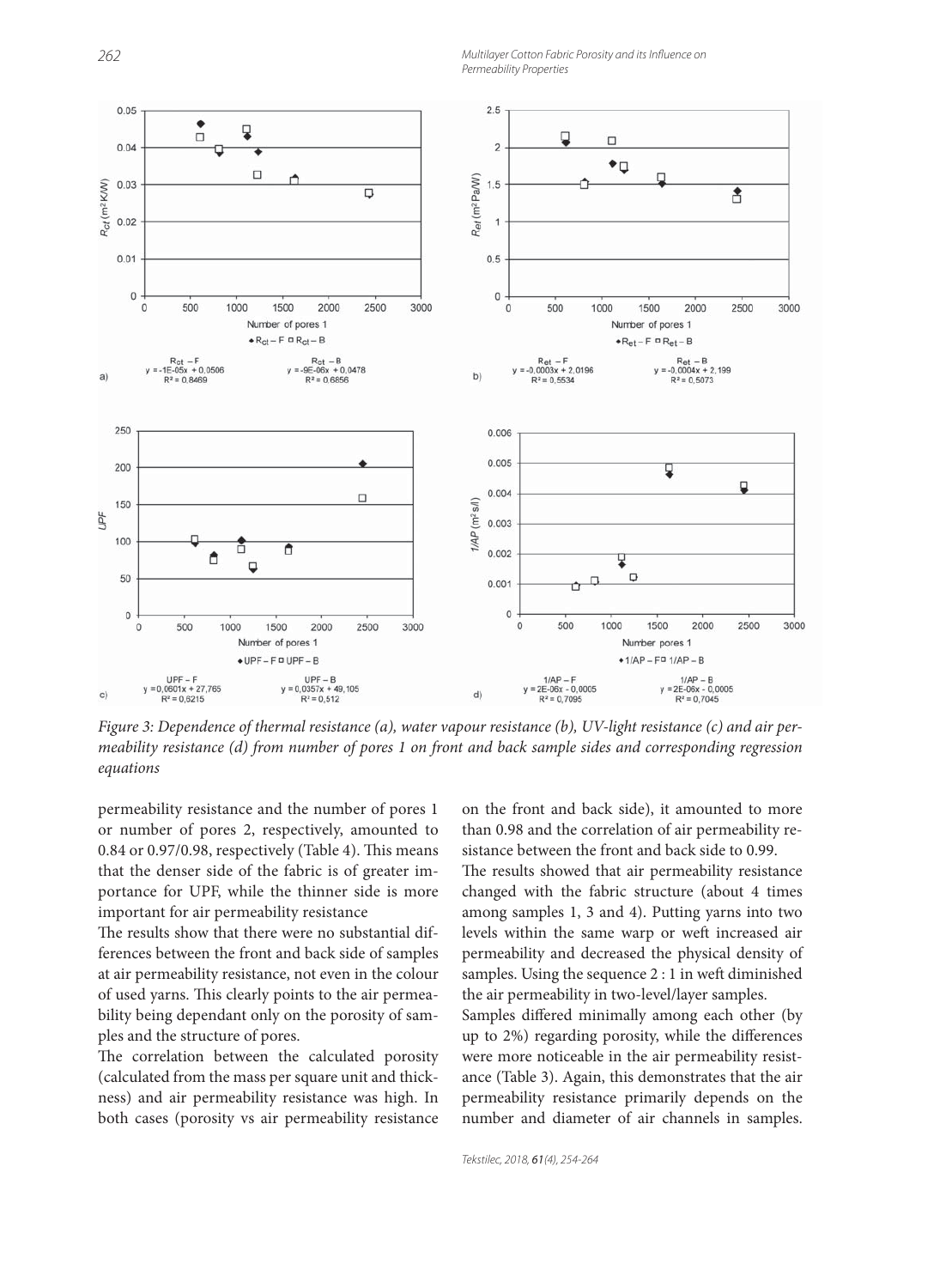Despite the porosity of samples not differing substantially, the correlation coefficient between the number of pores and air permeability resistance was high enough to lead to the conclusion that a greater number of pores (consequently smaller in diameter) corresponds to a greater air permeability resistance.

## 4 Conclusion

Based on the research of permeability properties of one- and multilayer structures, we can make some conclusions for the fabrics which are closed and non-transparent enough.

The analysed resistance properties of samples differently correlate with porosity and porosity parameters. Porosity positively correlates with thermal resistance and water vapour resistance, and negatively with air permeability resistance and UPF. This means that the samples with more pore channels in a fairly closed structure ensure better thermal insulation and better water vapour resistance. In contrast, samples with more air spaces also have worse UPF and air permeability resistance.

We came to an important, new conclusion regarding the pore sizes in a fabric. Thermal resistance and water vapour resistance negatively correlate with the number of pores, or better with the number of air channels in a fabric, and positively with UPF and air permeability resistance. A small number of pore channels mean their larger volume in a fairly closed fabric structure. In consequence, air and UV-light penetrate more easily through larger pore channels (smaller number of larger pores). At the same time, heat and water vapour will penetrate through the material and smaller pores more easily.

The latter was confirmed by the number of pores which differ among samples 1–4 and some permeability resistances (e.g. air permeability resistance and UV-light resistance), which are also within approximately the same range.

When the structure of multilayer fabrics contains two differently dense layers, the dominant role regarding resistance properties is as expected played by the denser fabric layer, which was in fact used in determining the number of pores. This causes differences between the thermal and water vapour resistance measured on the front and back side of samples. The measured results correlate better in all cases with the number of pores of the denser layer.

The research results showed that while all samples boasted of excellent UPF (+50), only four of them achieved excellent air permeability at the same time.

The air permeability of double weave with the sequence 1 : 1 was by more than four times greater than the air permeability of a satin fabric and of a double weft fabric with the sequence  $2:1$  (in weft). Thermal resistance did not show such dependence on sample structures and at water vapour resistance, the dependence was even smaller. These findings confirmed our expectations that apart from porosity, fibre composition influences the thermal resistance of a fabric, the influence being even greater at water vapour resistance and absorption properties. Air permeability resistance is influenced only by porosity (sample structure), since there are no significant differences in the results between the front and back side. The differences are bigger at other resistance properties, especially at sample 1 (UPF due to applied colour), samples 3 and 6 (water vapour resistance due to different density of fabric layers). The presented research clearly shows a relatively wide spectrum of possibilities to regulate the permeability resistance properties with a fabric construction which is closed enough and non-transparent, produced with comparable production costs.

## References

- 1. POSTLE, Ron. Screening application of textile materials: an Australian perspective. In *4th International Textile, Clothing & Design conference ITC&DC: book of proceedings.* Edited by Z. Dragčević. Zagreb : Faculty of Textile Technology, University of Zagreb, 2008, 1108−1111.
- 2. ZAMPETAKIS, Aristotelis, KATSAROS, Giorgos. Optimization of wear comfort parameters for summer cloths. In 8th *AUTEX conference : proceedings*. Biella, Italy, 2008.
- 3. ŠAJN GORJANC, Dunja, DIMITROVSKI, Krste, BIZJAK, Matejka. Thermal and water vapor resistance of the elastic and conventional cotton fabrics. *Textıle Research Journal*, 2012, **82**(14), 1498−1506, doi: 10.1177/0040517512445337.
- 4. HES, Lubos. Heat, moisture and air transfer properties of selected woven fabrics in wet state. In *Proceedings of TBIS 2008 Textile Symposium*. Hong Kong, China, 2008, 968−976.